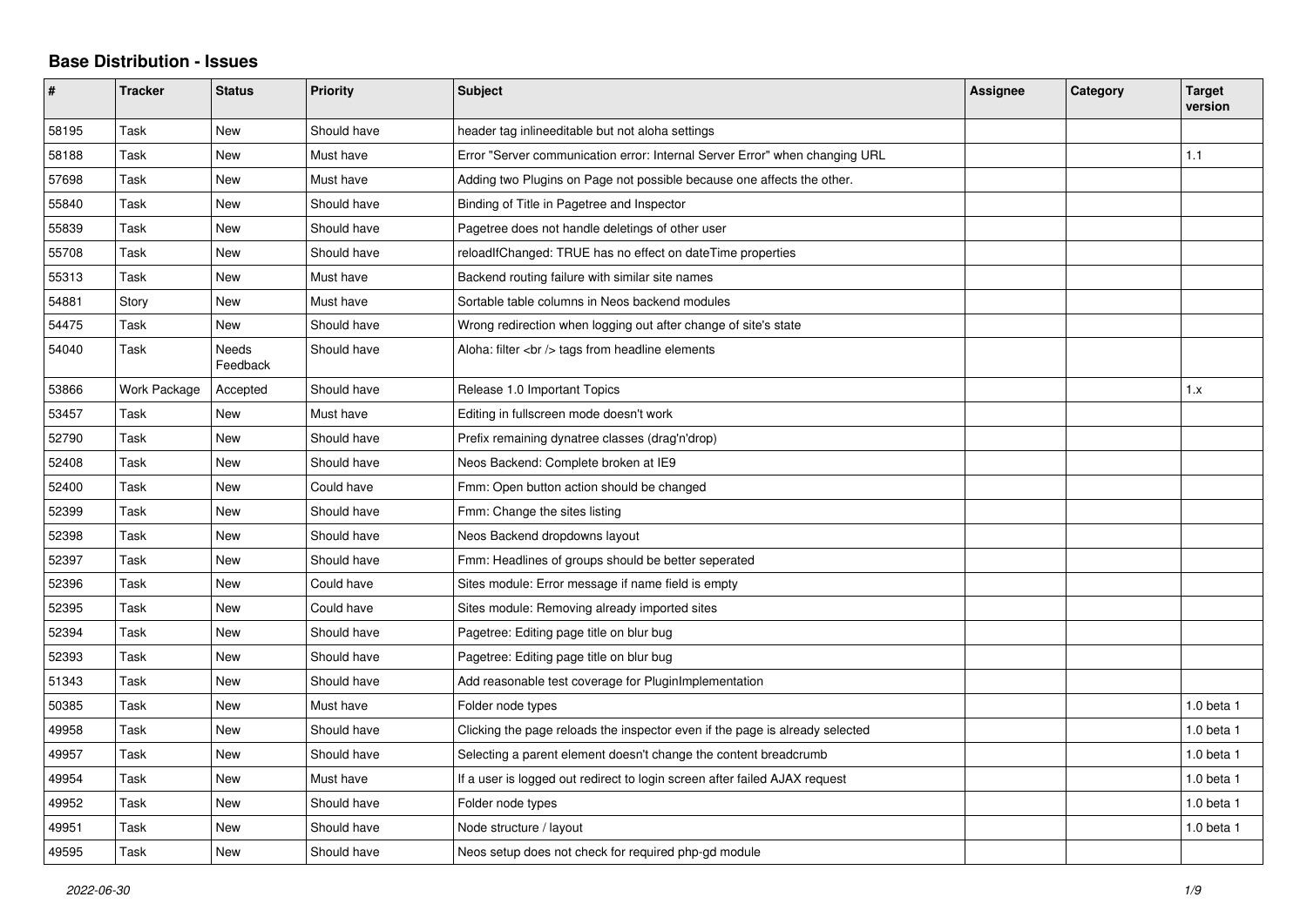| $\pmb{\#}$ | <b>Tracker</b> | <b>Status</b> | Priority    | <b>Subject</b>                                                          | <b>Assignee</b> | Category | <b>Target</b><br>version |
|------------|----------------|---------------|-------------|-------------------------------------------------------------------------|-----------------|----------|--------------------------|
| 49014      | Task           | <b>New</b>    | Should have | Detect prototype copying leading to a loop                              |                 |          | 1.0 beta 1               |
| 48525      | Work Package   | <b>New</b>    | Should have | [WIP] TYPO3CR Scalability and consistence                               |                 |          |                          |
| 48367      | Work Package   | <b>New</b>    | Should have | [WIP] End-To-End Testing of Neos with Behat                             |                 |          | 1.0 beta 1               |
| 48352      | Task           | New           | Should have | Aloha loading does not always work reliably                             |                 |          | 1.0 beta 1               |
| 48334      | Task           | <b>New</b>    | Should have | (maybe) re-introduce "development mode indicator" in topToolbarTemplate |                 |          |                          |
| 48333      | Task           | <b>New</b>    | Should have | Clean up Content/Application and Content/ContentModule                  |                 |          | 1.0 beta 1               |
| 48329      | Task           | New           | Should have | Remove leftover window.T3                                               |                 |          | $1.0$ beta $1$           |
| 48271      | Task           | New           | Should have | General security                                                        |                 |          | $1.0$ beta $1$           |
| 48239      | Task           | <b>New</b>    | Could have  | Backend interface color distinction                                     |                 |          | 1.1                      |
| 48238      | Task           | New           | Could have  | Alert user when logging out with unpublished nodes                      |                 |          | 1.0 beta 1               |
| 48143      | Task           | New           | Should have | Include commands as search results.                                     |                 |          | 1.1                      |
| 48142      | Task           | New           | Should have | Search field/results                                                    |                 |          | 1.1                      |
| 48140      | Task           | New           | Should have | <b>Tips</b>                                                             |                 |          | 1.1                      |
| 48080      | Task           | Accepted      | Should have | Breadcrumb                                                              |                 |          | 1.0 beta 1               |
| 48075      | Task           | Accepted      | Should have | Context bar                                                             |                 |          |                          |
| 47895      | Work Package   | <b>New</b>    | Could have  | Taxonomy solution                                                       |                 |          |                          |
| 46526      | Story          | <b>New</b>    | Should have | Media/Scheme aware URL handler                                          |                 |          |                          |
| 45584      | Work Package   | New           | Should have | Access Control for TYPO3CR Nodes (Concept)                              |                 |          | 1.1                      |
| 45540      | Work Package   | New           | Should have | [EPIC] Search                                                           |                 |          | 1.1                      |
| 45539      | Work Package   | <b>New</b>    | Should have | [EPIC] Mangement view                                                   |                 |          | 1.1                      |
| 45501      | Task           | New           | Should have | Image Metadata in ContentEditing should be cached                       |                 |          |                          |
| 45455      | Epic           | <b>New</b>    | Could have  | Different tree types (nodes)                                            |                 |          | 1.1                      |
| 45410      | Work Package   | New           | Should have | [WIP] TypoScript Debugger (Community)                                   |                 |          |                          |
| 45400      | Work Package   | New           | Should have | [WIP] Developer Toolbar (Community)                                     |                 |          |                          |
| 45217      | Work Package   | New           | Should have | [WIP][Assignee missing] External & internal link support                |                 |          | $1.0$ beta $1$           |
| 45099      | Story          | New           | Should have | As a user I want the Ui to handle an expired session correctly          |                 |          | $1.0$ beta $1$           |
| 45049      | Task           | New           | Should have | Remove dependency on midgardNotifications                               |                 |          |                          |
| 45019      | Work Package   | New           | Should have | [WIP] Real-World Error Reporting                                        |                 |          |                          |
| 45011      | Story          | New           | Could have  | Make user settings changeable in the Neos backend                       |                 |          |                          |
| 45009      | Work Package   | New           | Should have | [EPIC] mobile phone version of content editing                          |                 |          |                          |
| 44980      | Story          | New           | Should have | Show activity stream of changed content in Launch Bar                   |                 |          | 1.1                      |
| 44979      | Story          | New           | Should have | Implement Frontend user / group concept                                 |                 |          | $1.1$                    |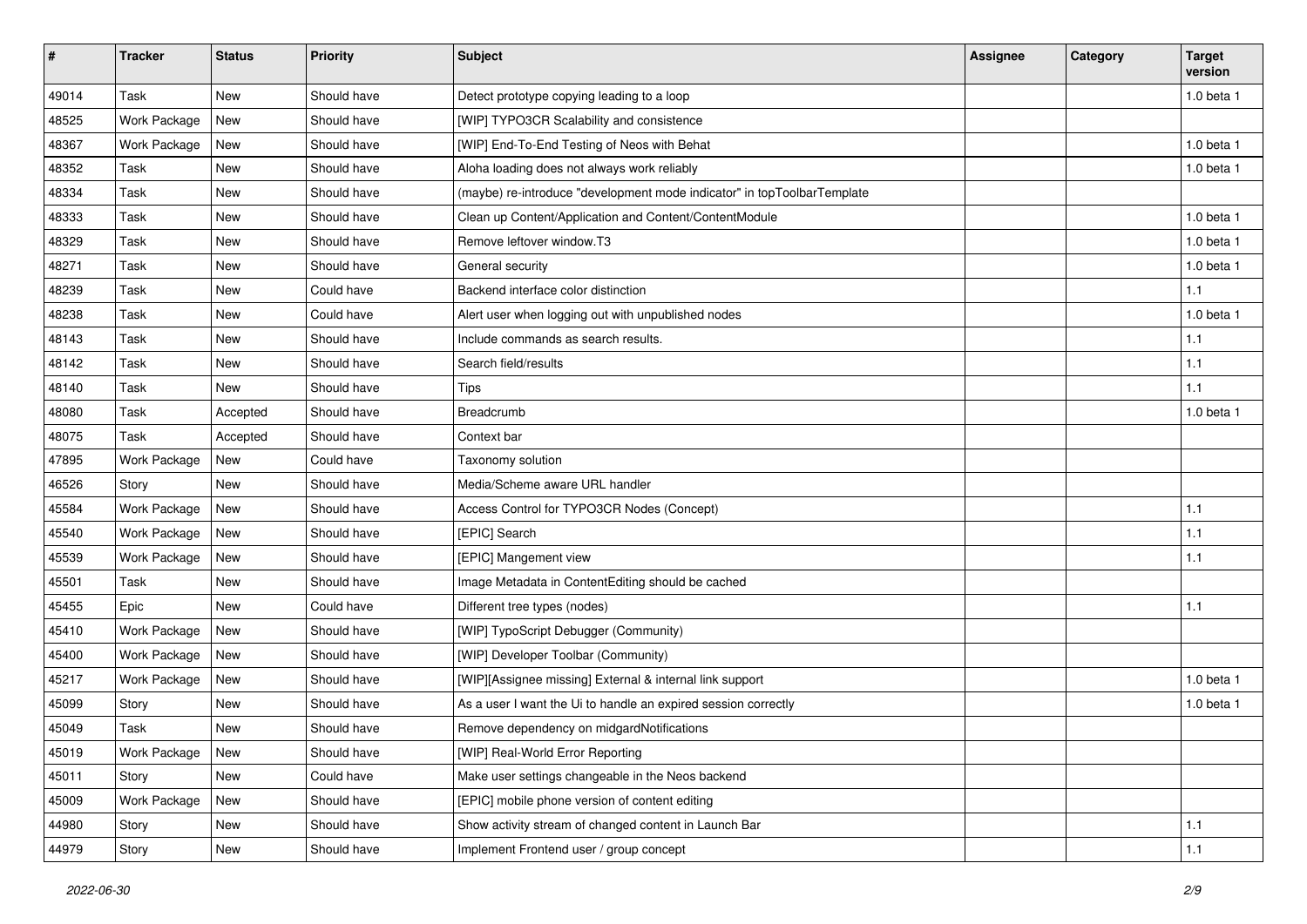| #     | <b>Tracker</b> | <b>Status</b>            | <b>Priority</b> | <b>Subject</b>                                                                                                                                                       | <b>Assignee</b> | Category | <b>Target</b><br>version   |
|-------|----------------|--------------------------|-----------------|----------------------------------------------------------------------------------------------------------------------------------------------------------------------|-----------------|----------|----------------------------|
| 44978 | Story          | <b>New</b>               | Should have     | <b>Multi-Device Content</b>                                                                                                                                          |                 |          | 1.1                        |
| 44977 | Story          | New                      | Must have       | TYPO3 Flow (Backend) speed optimization                                                                                                                              |                 |          | 1.0 beta 1                 |
| 44957 | Story          | <b>New</b>               | Should have     | Reliable clipboard and content element handles                                                                                                                       |                 |          | Sprint<br>February<br>2013 |
| 44932 | Story          | <b>Needs</b><br>Feedback | Should have     | Update TYPO3CR Node Type Names according to concept                                                                                                                  |                 |          | Sprint<br>February<br>2013 |
| 44923 | Story          | <b>New</b>               | Should have     | Multi-Lingual User Interface                                                                                                                                         |                 |          | $1.1$                      |
| 42672 | Story          | New                      | Should have     | As everybody, I want no JavaScript loading issues (Bugfix story)                                                                                                     |                 |          |                            |
| 42248 | Task           | <b>New</b>               | Must have       | Move backend includes (JS and CSS) back to Neos package                                                                                                              |                 |          |                            |
| 42246 | Task           | <b>New</b>               | Must have       | Use same DOM hierarchy for logged in backend user and public and do not render content<br>editing classes in public frontend                                         |                 |          |                            |
| 42220 | Task           | <b>New</b>               | Should have     | "Uncaught ReferenceError: nextAnimation is not defined" javascript error on load (demo<br>package)                                                                   |                 |          |                            |
| 42216 | Task           | <b>New</b>               | Should have     | Show at least some recognizable content of a node in the inspector panel. Now the header<br>property is used which only works for headlines                          |                 |          |                            |
| 42206 | Task           | <b>New</b>               | Should have     | When a content element is hidden based on hiddenBeforeDateTime / hiddenAfterDateTime<br>the hidden CSS should also be applied (so the element should be transparent) |                 |          |                            |
| 42038 | Task           | <b>New</b>               | Must have       | Automatic save is not always in sync with content, content could be lost                                                                                             |                 |          |                            |
| 41878 | Task           | <b>New</b>               | Should have     | extract package management to own package                                                                                                                            |                 |          |                            |
| 41877 | Task           | <b>New</b>               | Should have     | Explore: Find a way to include Neos / Flow news via RSS                                                                                                              |                 |          |                            |
| 41876 | Task           | <b>New</b>               | Should have     | Make Neos UI work with Zurb Foundation (for example)                                                                                                                 |                 |          |                            |
| 41872 | Task           | <b>New</b>               | Should have     | Detect if symlinks can be created                                                                                                                                    |                 |          |                            |
| 41861 | Story          | <b>New</b>               | Should have     | As any user I want a better usability of the backend UI                                                                                                              |                 |          |                            |
| 41858 | Story          | New                      | Should have     | As an integrator I want a complete feature set in TypoScript and EEL                                                                                                 |                 |          |                            |
| 41856 | Task           | <b>New</b>               | Should have     | Require the needed graphic modules for the site import and show a warning if the modules<br>are not found                                                            |                 |          |                            |
| 41853 | Story          | <b>New</b>               | Should have     | As an integrator I want an optimized setup                                                                                                                           |                 |          |                            |
| 41850 | Story          | New                      | Should have     | As an integrator I would like to include default content styles from Neos                                                                                            |                 |          |                            |
| 41787 | Task           | New                      | Should have     | change git repositories on git.typo3.org (FLOW3 -> Flow; Neos Name)                                                                                                  |                 |          |                            |
| 41702 | Story          | New                      | Should have     | As an integrator I want to configure read / write access to pages / sections                                                                                         |                 |          |                            |
| 41701 | Story          | New                      | Should have     | As a content editor I want to have localization support ('single tree concept')                                                                                      |                 |          | $1.1$                      |
| 41700 | Story          | New                      | Should have     | As a developer I want to have a reasonable test coverage for JavaScript                                                                                              |                 |          |                            |
| 41687 | Task           | New                      | Should have     | ask community to convert Sebastians "Technical Overview to Neos" to documentation in<br>ReST                                                                         |                 |          |                            |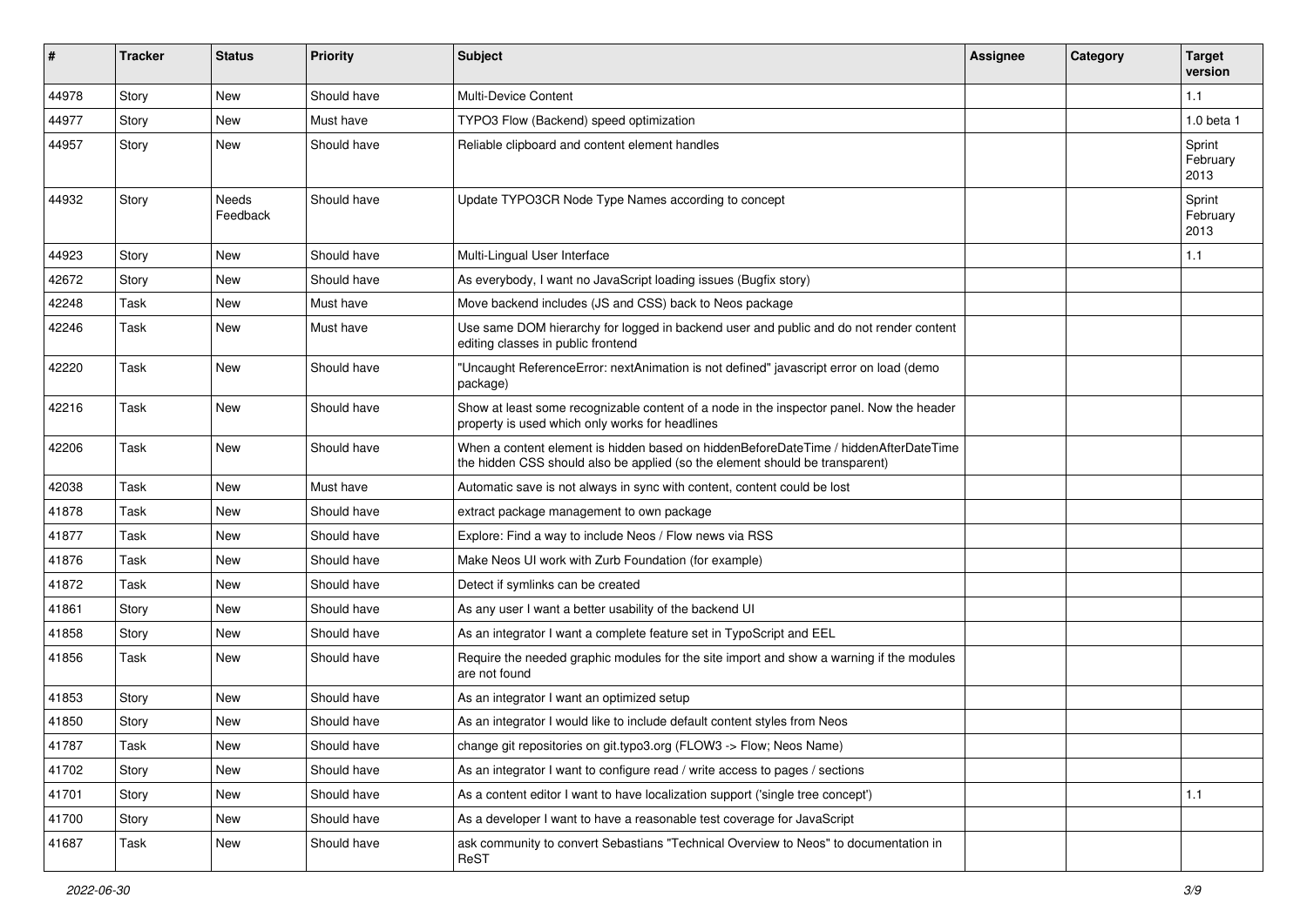| #     | <b>Tracker</b> | <b>Status</b> | <b>Priority</b> | <b>Subject</b>                                                                                                         | <b>Assignee</b> | Category | <b>Target</b><br>version   |
|-------|----------------|---------------|-----------------|------------------------------------------------------------------------------------------------------------------------|-----------------|----------|----------------------------|
| 41686 | Task           | <b>New</b>    | Should have     | ask community to convert Christians "Developing TYPO3 Neos Website" to tutorial in ReST                                |                 |          |                            |
| 41680 | Task           | New           | Should have     | push all packages to packagist, with post-change hook                                                                  |                 |          |                            |
| 41679 | Story          | <b>New</b>    | Should have     | As developer, I want to use packagist org for all packages                                                             |                 |          |                            |
| 41674 | Task           | New           | Should have     | add guide "profile and debug Flow applications" -> maybe ask othres to write that                                      |                 |          |                            |
| 41673 | Task           | <b>New</b>    | Should have     | add guide "tuning Flow Performance"                                                                                    |                 |          |                            |
| 41672 | Story          | New           | Should have     | as developer, I want to make sure that CSS is cleanly encapsulated (i.e. site CSS does not<br>change the UI css)       |                 |          |                            |
| 41671 | Story          | New           | Should have     | as developer, I want to make sure that jquery and ember is cleanly encapsulated and does<br>not interfere with site JS |                 |          |                            |
| 41670 | Story          | New           | Should have     | as anybody, I want an updated flow and neos website                                                                    |                 |          |                            |
| 41669 | Story          | New           | Should have     | As team member, I want updated deployment working                                                                      |                 |          | Sprint<br>February<br>2013 |
| 41592 | Story          | <b>New</b>    | Could have      | As a backend user I want to have sensible error handling                                                               |                 |          |                            |
| 41186 | Story          | <b>New</b>    | Could have      | as a user, I want a clean listing of nodes inside management view                                                      |                 |          | 1.1                        |
| 41172 | Task           | <b>New</b>    | Could have      | Show button bar on hover with slight delay                                                                             |                 |          |                            |
| 41152 | Story          | New           | Could have      | As a content editor, I want to use a page tree which fits into the overall UI                                          |                 |          |                            |
| 41140 | Task           | <b>New</b>    | Could have      | Let client redirect to login page if inactivity timeout was reached.                                                   |                 |          |                            |
| 41116 | Task           | <b>New</b>    | Could have      | textareas in edit form should be made bigger                                                                           |                 |          | 1.1                        |
| 41114 | Story          | <b>New</b>    | Should have     | As a user, I want to insert inline JavaScript in the HTML content elements                                             |                 |          |                            |
| 41108 | Task           | <b>New</b>    | Should have     | test / update demo/integration server                                                                                  |                 |          |                            |
| 41107 | Story          | <b>New</b>    | Should have     | As a user, I want a working demo site                                                                                  |                 |          |                            |
| 41103 | Story          | <b>New</b>    | Should have     | As everybody, I want the new product name to be used inside Phoenix                                                    |                 |          |                            |
| 41101 | Story          | <b>New</b>    | Could have      | As user, I want a well-working content editing (Bugfix Story)                                                          |                 |          |                            |
| 41099 | Story          | <b>New</b>    | Should have     | As site integrator, I want a API reference for TypoScript objects                                                      |                 |          |                            |
| 41098 | Story          | <b>New</b>    | Should have     | As a developer, I want a clean TypoScript package                                                                      |                 |          |                            |
| 41087 | Task           | <b>New</b>    | Could have      | paste in section pastes AFTER section instead of at first element.                                                     |                 |          |                            |
| 41085 | Story          | New           | Should have     | As an integrator, I want to use the HTML5 "header" element for indicating titles in text                               |                 |          |                            |
| 40993 | Task           | Accepted      | Could have      | Test whether drag / drop of image onto thumbnail works                                                                 |                 |          |                            |
| 40764 | Task           | New           | Could have      | Check if we can remove the inject method in the<br>\TYPO3\TYPO3\ViewHelpers\ContentElement\* ViewHelpers               |                 |          |                            |
| 40725 | Task           | New           | Could have      | display a message in login form if no account exists with a linl to the setup.                                         |                 |          |                            |
| 40717 | Story          | Postponed     | Should have     | Add Launch Bar to other modules (Management, )                                                                         |                 |          |                            |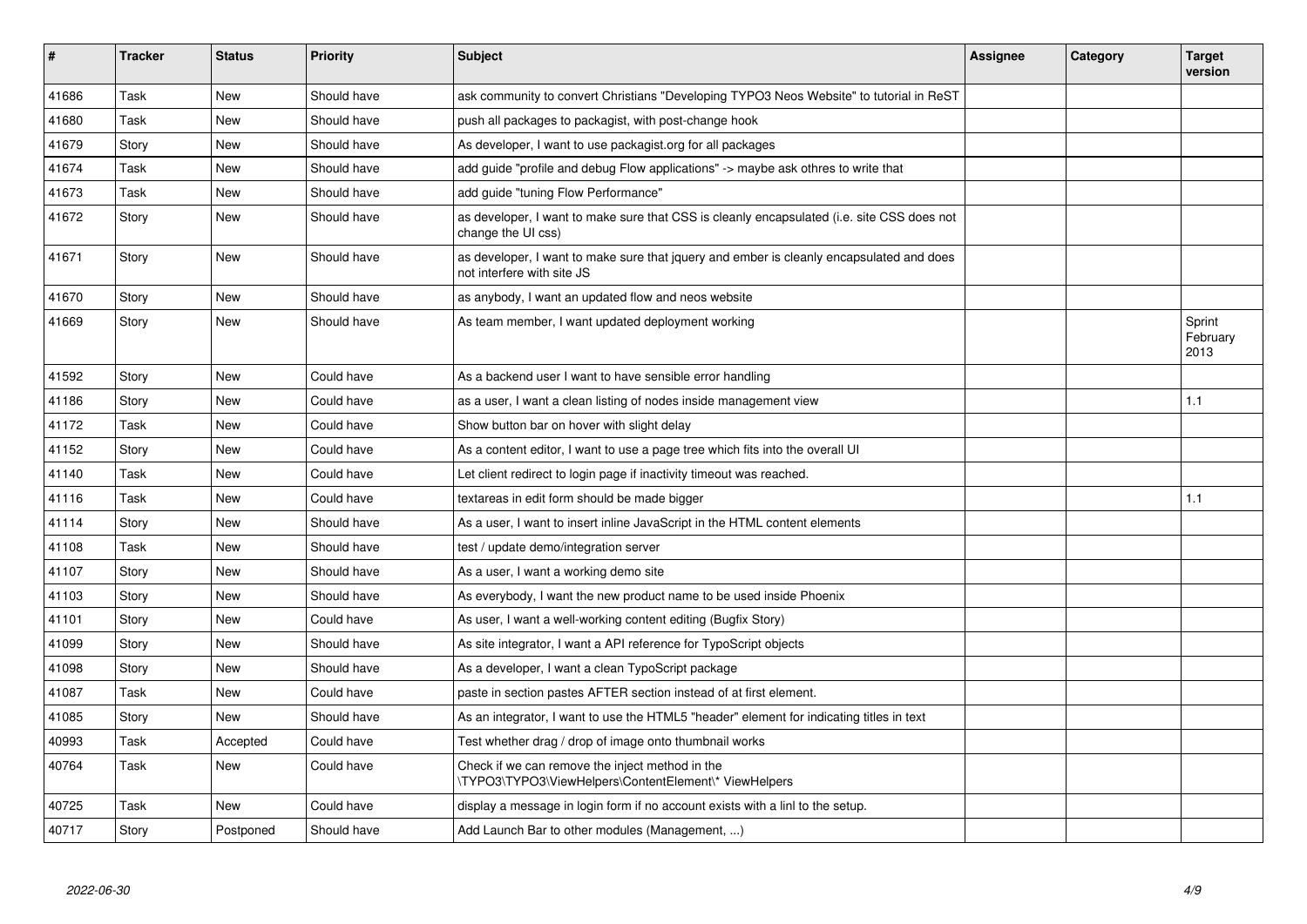| ∦     | <b>Tracker</b> | <b>Status</b>     | <b>Priority</b>      | Subject                                                                                                             | <b>Assignee</b> | Category | <b>Target</b><br>version |
|-------|----------------|-------------------|----------------------|---------------------------------------------------------------------------------------------------------------------|-----------------|----------|--------------------------|
| 40618 | Story          | <b>New</b>        | Should have          | [DISCUSS] As a user, I want to return to the last-used submodule when changing between<br>main modules              |                 |          |                          |
| 40473 | Epic           | New               | Should have          | Bootstrap based login screen                                                                                        |                 |          |                          |
| 40335 | Story          | <b>New</b>        | Should have          | As an Administrator, I want to run FLOW3 CLI commands in the Launch Bar                                             |                 |          |                          |
| 40334 | Epic           | New               | Should have          | <b>EPIC: Module Overview Pages</b>                                                                                  |                 |          |                          |
| 40332 | Epic           | New               | Should have          | EPIC: Management view content editing                                                                               |                 |          |                          |
| 40331 | Story          | New               | Should have          | As a Content Manager, I want to create multiple pages at once                                                       |                 |          |                          |
| 40329 | Story          | Postponed         | Should have          | As a content manager, I want to list and edit my Content and Domain Objects inside the<br>Management view           |                 |          | Sprint 10<br>(1.0 TP1)   |
| 40328 | Story          | New               | Should have          | As an administrator I can export selected parts of an existing site to a new site package                           |                 |          |                          |
| 40326 | Story          | New               | Should have          | As an administrator I can create a new site package using an existing site as template                              |                 |          |                          |
| 40324 | Story          | New               | Should have          | As a site integrator I can change the title, description & version of an imported site                              |                 |          |                          |
| 40323 | Story          | New               | Should have          | As an site integrator I can remove an inactive imported site                                                        |                 |          |                          |
| 40322 | Story          | <b>New</b>        | Should have          | As a site integrator I can disable and enable imported sites                                                        |                 |          |                          |
| 40320 | Epic           | New               | Should have          | EPIC: User Interface style and implementation quide                                                                 |                 |          |                          |
| 40313 | Story          | Needs<br>Feedback | Should have          | As a Site Developer I can define the title and package key for a site                                               |                 |          |                          |
| 40311 | Story          | New               | Should have          | As a user I want the UI to respect the lights-off principle                                                         |                 |          |                          |
| 40310 | Story          | Postponed         | Should have          | As any User, if no site exists I want to be redirected to the Setup wizard                                          |                 |          |                          |
| 40309 | Story          | New               | Should have          | As a system administrator I want to see a meaningful error message if the database has<br>not been set up correctly |                 |          |                          |
| 40308 | Epic           | <b>New</b>        | Should have          | EPIC: In-table editing for items in the Management View                                                             |                 |          |                          |
| 40307 | Epic           | New               | Should have          | EPIC: Custom View for Data Types                                                                                    |                 |          |                          |
| 40306 | Epic           | New               | Should have          | EPIC: Content import from TYPO3                                                                                     |                 |          |                          |
| 40302 | Epic           | New               | Should have          | <b>EPIC: Account Profile</b>                                                                                        |                 |          |                          |
| 40301 | Epic           | New               | Should have          | EPIC: System Log Viewer / Audit                                                                                     |                 |          |                          |
| 40300 | Epic           | New               | Should have          | EPIC: Consistent UI Design (Bootstrap)                                                                              |                 |          |                          |
| 40299 | Epic           | New               | Must have            | EPIC: Content Security (Workspaces)                                                                                 |                 |          |                          |
| 40298 | Epic           | New               | Should have          | EPIC: Design / Icons                                                                                                |                 |          |                          |
| 40297 | Epic           | New               | Must have            | EPIC: Basic Page Tree Operations                                                                                    |                 |          |                          |
| 40294 | Epic           | New               | Should have          | EPIC: Inline Editing Support (Links, Content Types, Plugin)                                                         |                 |          |                          |
| 12443 | Epic           | New               | Should have          | EPIC: performant Contenttargeting (personalisation)                                                                 |                 |          |                          |
| 10513 | Epic           | New               | Won't have this time | EPIC: System-Monitoring / Maintenance                                                                               |                 |          |                          |
| 10509 | Epic           | New               | Should have          | EPIC: Workspaces and Publishing Workflows                                                                           |                 |          |                          |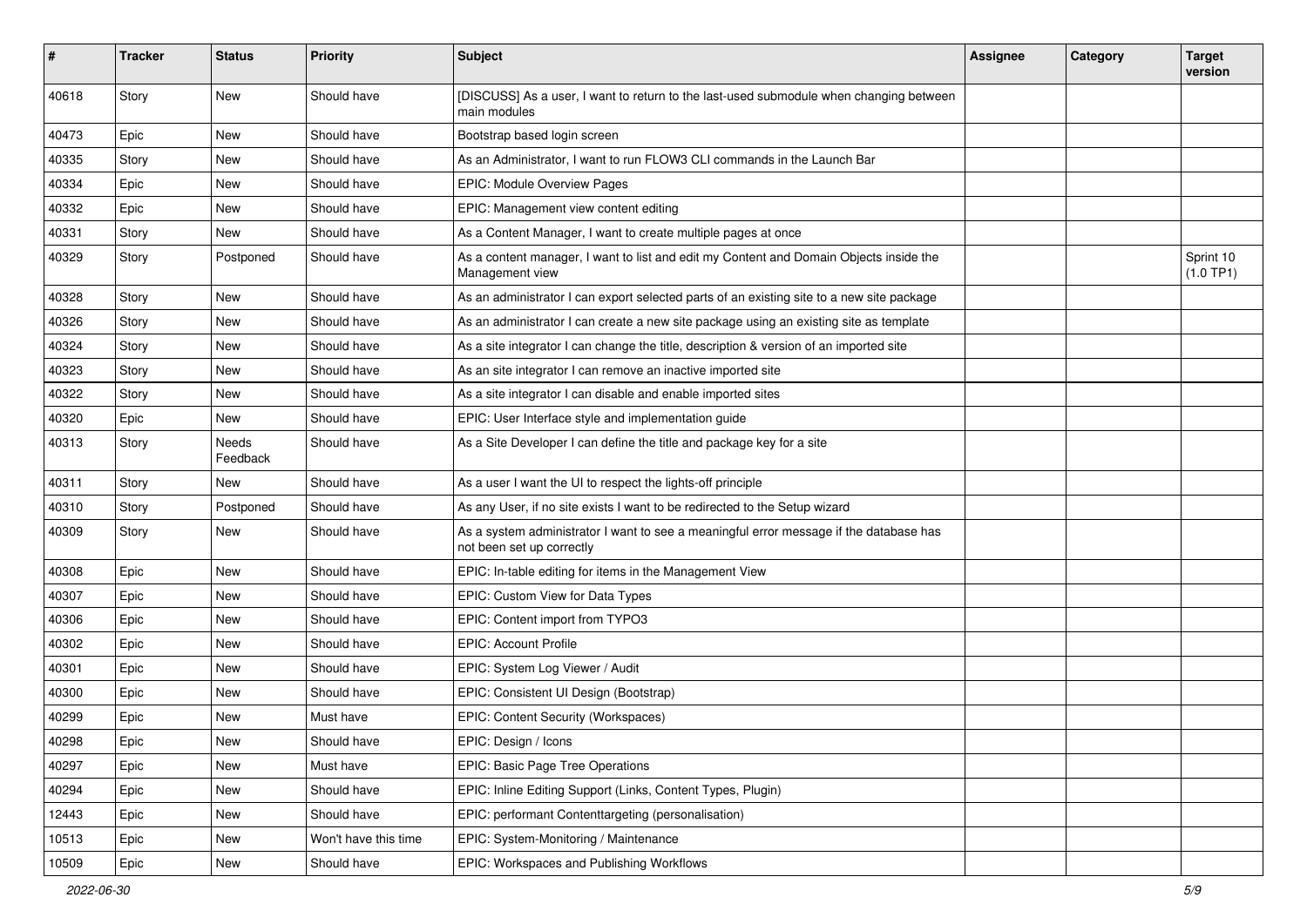| #     | <b>Tracker</b> | <b>Status</b>     | <b>Priority</b> | <b>Subject</b>                                                                                          | <b>Assignee</b>         | Category | <b>Target</b><br>version   |
|-------|----------------|-------------------|-----------------|---------------------------------------------------------------------------------------------------------|-------------------------|----------|----------------------------|
| 10508 | Epic           | <b>New</b>        | Must have       | EPIC: Roles / Security for BE and FE / Usermanagement                                                   |                         |          |                            |
| 8798  | Story          | On Hold           | Should have     | As Robin I want to edit basic objects in the management view.                                           |                         |          |                            |
| 8792  | Epic           | <b>New</b>        | Could have      | EPIC: Speed and Contentcaching                                                                          |                         |          |                            |
| 49943 | Work Package   | Accepted          | Should have     | Security                                                                                                | Andreas<br>Förthner     |          | 1.0 beta 1                 |
| 48328 | Task           | Accepted          | Should have     | Rename JavaScript to new structure                                                                      | Aske Ertmann            |          | 1.0 beta 1                 |
| 41892 | Task           | <b>New</b>        | Should have     | Set up an environment for the demo site plus the domain name: neos.demo.typo3.org                       | Ben van 't Ende         |          |                            |
| 41855 | Task           | <b>New</b>        | Should have     | Optimize the usability of the site creation wizard                                                      | <b>Berit Hlubek</b>     |          |                            |
| 41852 | Task           | <b>New</b>        | Should have     | Add default content styles inside the content elements package.                                         | <b>Berit Hlubek</b>     |          |                            |
| 41821 | Task           | <b>New</b>        | Should have     | discuss how documentation can be improved                                                               | <b>Berit Hlubek</b>     |          |                            |
| 48069 | Task           | <b>New</b>        | Should have     | Make node migration more user friendly                                                                  | Christian Müller        |          | 1.1                        |
| 41100 | Task           | Accepted          | Could have      | Create one-page reference about all available TypoScript objects (nice to have)                         | Christian Müller        |          | $1.0$ beta $1$             |
| 41838 | Task           | Accepted          | Should have     | document and update conventions for composer name and package keys                                      | Christian Jul<br>Jensen |          |                            |
| 50191 | Story          | Accepted          | Should have     | As an integrator I want an extensible way of including JavaScript and CSS                               | Christopher<br>Hlubek   |          | $1.0$ beta $1$             |
| 41859 | Task           | Accepted          | Should have     | Create a standard library for common string, array and date functions in EEL                            | Christopher<br>Hlubek   |          |                            |
| 41805 | Task           | Accepted          | Should have     | adjust release process to Composer / create Neos release using release plugin etc                       | Karsten<br>Dambekalns   |          | Sprint<br>February<br>2013 |
| 41781 | Task           | Accepted          | Should have     | set up integration.flow.typo3.org                                                                       | Karsten<br>Dambekalns   |          | Sprint<br>February<br>2013 |
| 44925 | Task           | <b>New</b>        | Should have     | Change the styling of Blog Posts with Expose to match the current styling                               | Marc Neuhaus            |          | Sprint<br>February<br>2013 |
| 44924 | Task           | Accepted          | Should have     | Change the Post List view to use Expose                                                                 | <b>Marc Neuhaus</b>     |          | Sprint<br>February<br>2013 |
| 41682 | Task           | Accepted          | Should have     | create a package for flow.typo3.org website listing only typo3-flow-* composer packages<br>("mini-TER") | <b>Marc Neuhaus</b>     |          |                            |
| 48368 | Task           | Accepted          | Should have     | Behat tests for Page Tree                                                                               | Markus<br>Goldbeck      |          |                            |
| 41845 | Task           | Needs<br>Feedback | Should have     | write chapter on Testing in flow.typo3.org guide (Christian Peters takes over this task)                | Martin Muzatko          |          |                            |
| 40715 | Task           | Accepted          | Should have     | global overlays should have the same color / transparency                                               | Martin Muzatko          |          |                            |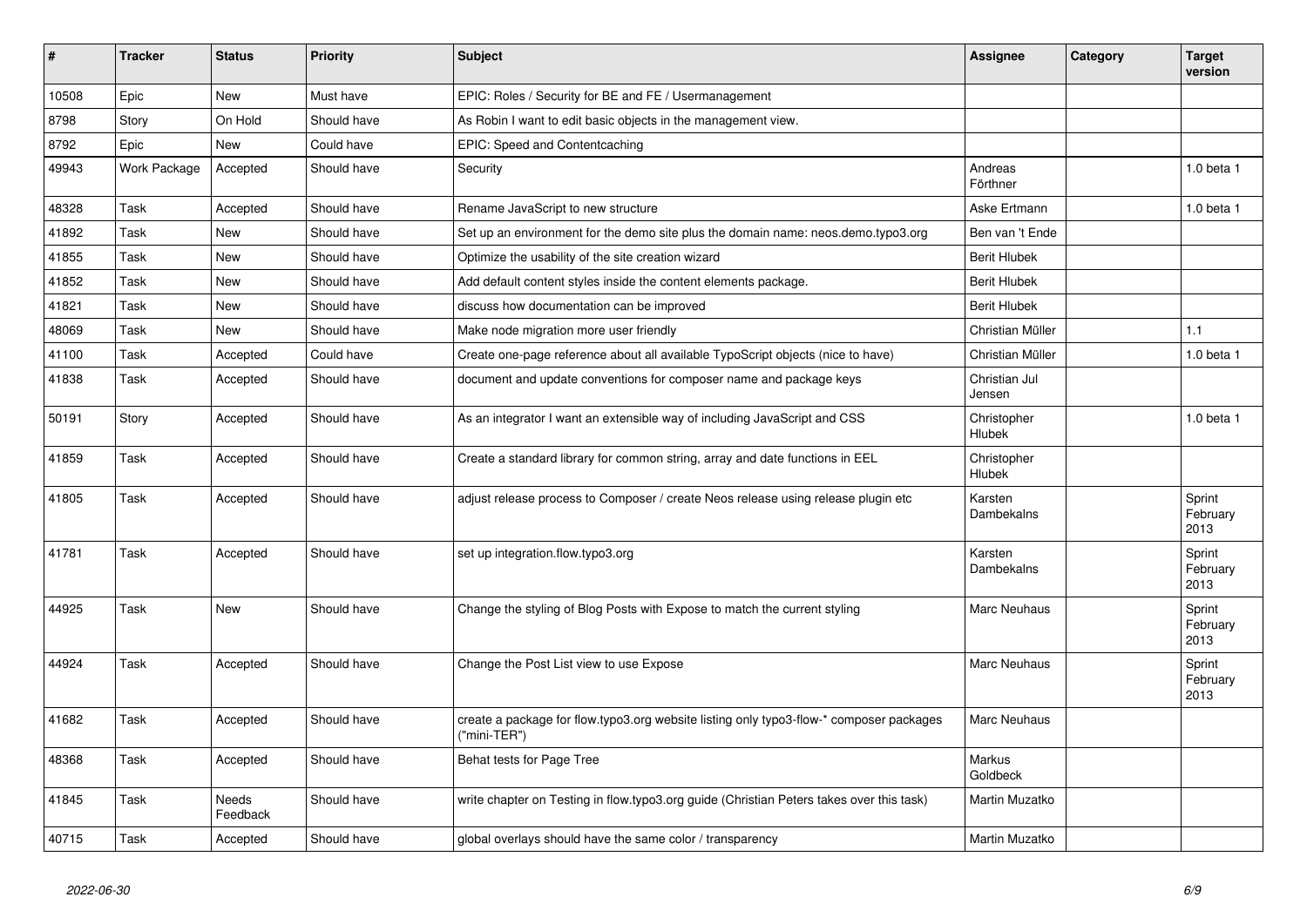| #     | <b>Tracker</b> | <b>Status</b>     | <b>Priority</b> | <b>Subject</b>                                                                                              | Assignee               | Category       | <b>Target</b><br>version   |
|-------|----------------|-------------------|-----------------|-------------------------------------------------------------------------------------------------------------|------------------------|----------------|----------------------------|
| 44930 | Task           | Accepted          | Must have       | Check if parts marked as widget need HTML markup changes                                                    | <b>Patrick Broens</b>  |                | Sprint<br>February<br>2013 |
| 44929 | Task           | Accepted          | Must have       | Define roles for widgets                                                                                    | <b>Patrick Broens</b>  |                | Sprint<br>February<br>2013 |
| 44927 | Task           | Accepted          | Must have       | Define roles for document structure                                                                         | <b>Patrick Broens</b>  |                | Sprint<br>February<br>2013 |
| 44926 | Task           | Accepted          | Must have       | Define roles for navigational landmarks                                                                     | <b>Patrick Broens</b>  |                | Sprint<br>February<br>2013 |
| 58186 | Task           | Needs<br>Feedback | Must have       | Neos with HTTPS not possible                                                                                | Peter<br>Schuhmann     |                | 1.1                        |
| 48077 | Task           | <b>New</b>        | Should have     | Language selection                                                                                          | Rasmus<br>Skjoldan     |                | $1.1$                      |
| 48076 | Task           | Accepted          | Should have     | Wireframe mode toggle                                                                                       | Rasmus<br>Skjoldan     |                |                            |
| 49385 | Work Package   | Accepted          | Must have       | Release Flow 2.0 stable                                                                                     | Robert Lemke           |                | 1.0 beta 1                 |
| 48241 | Task           | <b>New</b>        | Should have     | Create sandboxed Jenkins testing environment                                                                | Robert Lemke           |                |                            |
| 45025 | Work Package   | New               | Should have     | [WIP] Create minimal publishing workflow                                                                    | Robert Lemke           |                |                            |
| 48358 | Task           | <b>New</b>        | Should have     | get rid of window.plupload, window.Chosen, window.AbstractChosen etc,<br>window.GENTICS                     | Sebastian<br>Kurfuerst |                |                            |
| 48357 | Task           | New               | Should have     | get rid of window.Ember                                                                                     | Sebastian<br>Kurfuerst |                |                            |
| 48078 | Task           | Accepted          | Should have     | Fullscreen mode toggle                                                                                      | Sebastian<br>Kurfuerst |                | 1.0 beta 1                 |
| 41973 | Task           | Accepted          | Should have     | Align button bars for editables on top of the editable border to prevent overlay issues with<br>the content | Sebastian<br>Kurfuerst |                |                            |
| 41359 | Task           | Needs<br>Feedback | Should have     | close popovers when clicking anywhere else                                                                  | Sebastian<br>Kurfuerst |                |                            |
| 41355 | Task           | New               | Should have     | activate link-clicking inside texts in preview mode                                                         | Sebastian<br>Kurfuerst |                |                            |
| 41112 | Task           | New               | Should have     | use better Content-Type previews                                                                            | Sebastian<br>Kurfuerst |                | 1.1                        |
| 55841 | Task           | New               | Should have     | New Page does not change publication state buttons                                                          | Steffen Frosch         |                |                            |
| 47905 | Work Package   | New               | Should have     | Perfection the Party and Account Management Module                                                          | Adrian Föder           | Administration |                            |
| 40316 | Story          | Postponed         | Must have       | As a content editor, I don't want anybody else to see the content of my personal workspace                  | Andreas<br>Förthner    | Administration |                            |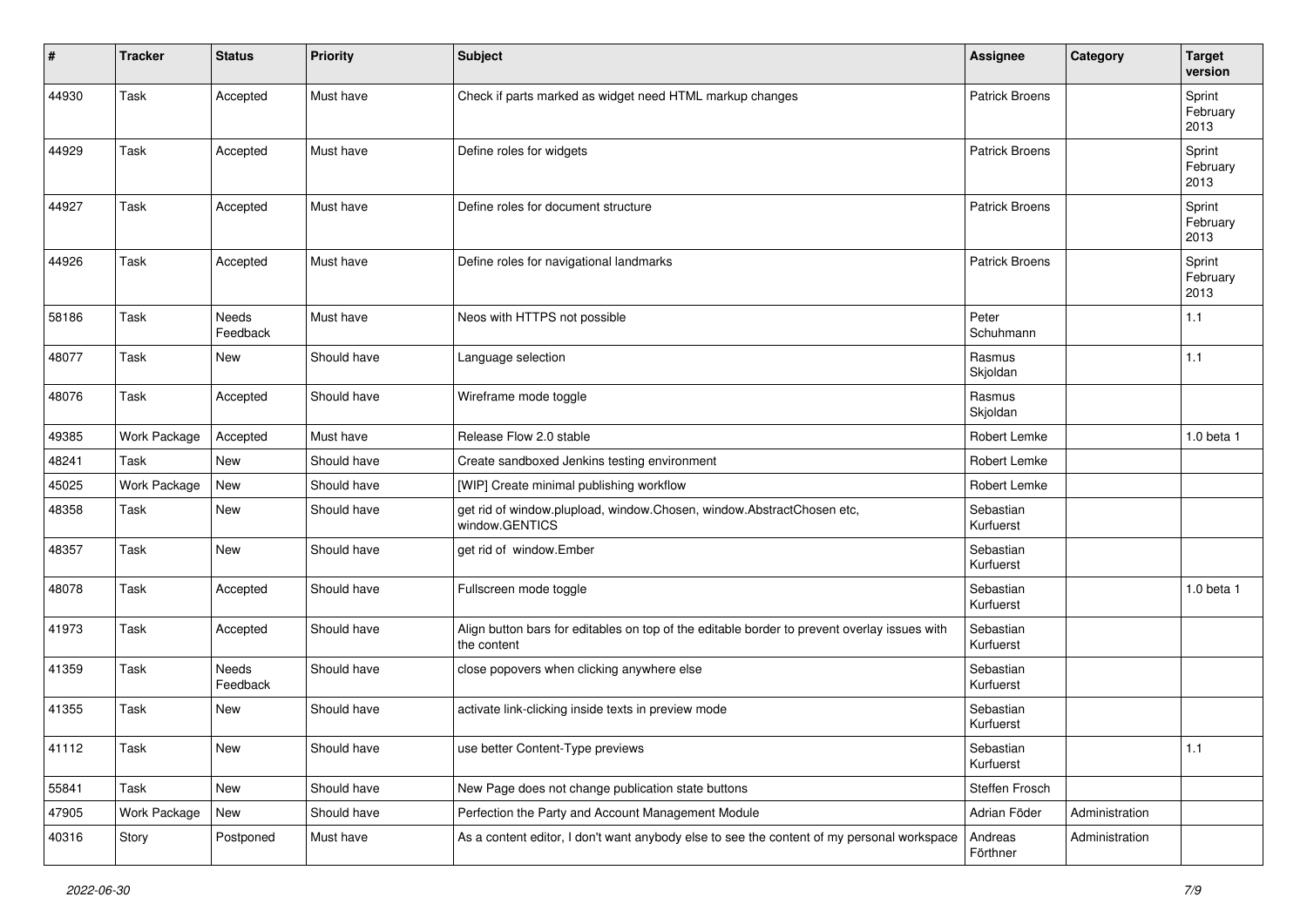| #     | <b>Tracker</b> | <b>Status</b> | <b>Priority</b> | <b>Subject</b>                                                                                            | Assignee               | Category                        | <b>Target</b><br>version   |
|-------|----------------|---------------|-----------------|-----------------------------------------------------------------------------------------------------------|------------------------|---------------------------------|----------------------------|
| 54976 | Task           | <b>New</b>    | Should have     | neos:contentElement.editable adds additional div in live                                                  |                        | <b>Content Editing</b>          |                            |
| 54829 | Task           | New           | Should have     | Text with Image Alignment Options                                                                         |                        | <b>Content Editing</b>          | 1.x                        |
| 52053 | Task           | New           | Should have     | Deleting Home page leaves backend inaccessible                                                            |                        | <b>Content Editing</b>          |                            |
| 45310 | Story          | <b>New</b>    | Should have     | Implement enhanced @position syntax known from TypoScript also in the property panel<br>inspector editors |                        | <b>Content Editing</b>          | $1.0$ beta $1$             |
| 45023 | Work Package   | Accepted      | Should have     | Make complex, interactive custom content types possible                                                   |                        | <b>Content Editing</b>          | 1.0 beta 1                 |
| 45021 | Work Package   | <b>New</b>    | Should have     | [WIP] [ASSIGNEE MISSING] Cross Browser Compatibility                                                      |                        | <b>Content Editing</b>          | 1.0 beta 1                 |
| 44989 | Task           | <b>New</b>    | Could have      | Make Section/ContentCollection subclassable                                                               |                        | <b>Content Editing</b>          | 1.1                        |
| 45003 | Work Package   | Accepted      | Should have     | Media Browser                                                                                             | Christian Müller       | <b>Content Editing</b>          | 1.0 beta 1                 |
| 13532 | Story          | <b>New</b>    | Must have       | Implement File Download Content Type                                                                      | Christian Müller       | <b>Content Editing</b>          | 1.0 beta 1                 |
| 10506 | Story          | <b>New</b>    | Must have       | Minimalistic Media Browser (Files, Images, Documents)                                                     | Christian Müller       | <b>Content Editing</b>          | 1.0 beta 1                 |
| 44975 | Story          | Accepted      | Must have       | Implement module listing for Launch Bar, and fix search                                                   | Christopher<br>Hlubek  | <b>Content Editing</b>          | 1.0 beta 1                 |
| 44912 | Story          | Accepted      | Must have       | Exploration: Accessible Neos Content Editing Module                                                       | <b>Patrick Broens</b>  | <b>Content Editing</b>          | Sprint<br>February<br>2013 |
| 44913 | Story          | On Hold       | Should have     | RESTful NodeController for easy comment creation                                                          |                        | Content<br>Management           |                            |
| 44916 | Story          | <b>New</b>    | Should have     | Explore: Usage of Touch Screens for Neos                                                                  | <b>Patrick Broens</b>  | Content<br>Management           | Sprint<br>February<br>2013 |
| 41931 | Task           | <b>New</b>    | Should have     | TODO: add the page properties in a more clever way, and only when being in backend                        |                        | <b>Content Rendering</b>        |                            |
| 40336 | Story          | <b>New</b>    | Could have      | As a Site Integrator I want to see a list of rendering issues                                             |                        | <b>Content Rendering</b>        | 1.0 beta 1                 |
| 44919 | Story          | Accepted      | Should have     | Use Expose for listing BlogPost-Nodes in Frontend                                                         | <b>Marc Neuhaus</b>    | <b>Content Rendering</b>        | Sprint<br>February<br>2013 |
| 45758 | Story          | Accepted      | Should have     | Provide a way to control escaping of content through TypoScript                                           | Sebastian<br>Kurfuerst | <b>Content Rendering</b>        | 1.0 beta 1                 |
| 44921 | Story          | Accepted      | Should have     | Decide TypoScript and TYPO3CR Naming                                                                      | Sebastian<br>Kurfuerst | <b>Content Rendering</b>        | Sprint<br>February<br>2013 |
| 48291 | Task           | Accepted      | Should have     | Redirect management for moved pages                                                                       | <b>Tim Kandel</b>      | Content Rendering   1.0 beta 1  |                            |
| 51927 | Task           | Accepted      | Must have       | Node type structure                                                                                       |                        | Content Repository   1.0 beta 1 |                            |
| 44981 | Story          | New           | Should have     | Rename Node Types to final names                                                                          |                        | <b>Content Repository</b>       | Sprint<br>February<br>2013 |
| 52020 | Task           | Accepted      | Should have     | clean up Node Structure between TYPO3 Neos and TYPO3.Neos.NodeTypes                                       | Sebastian<br>Kurfuerst | <b>Content Repository</b>       | 1.0 beta 1                 |